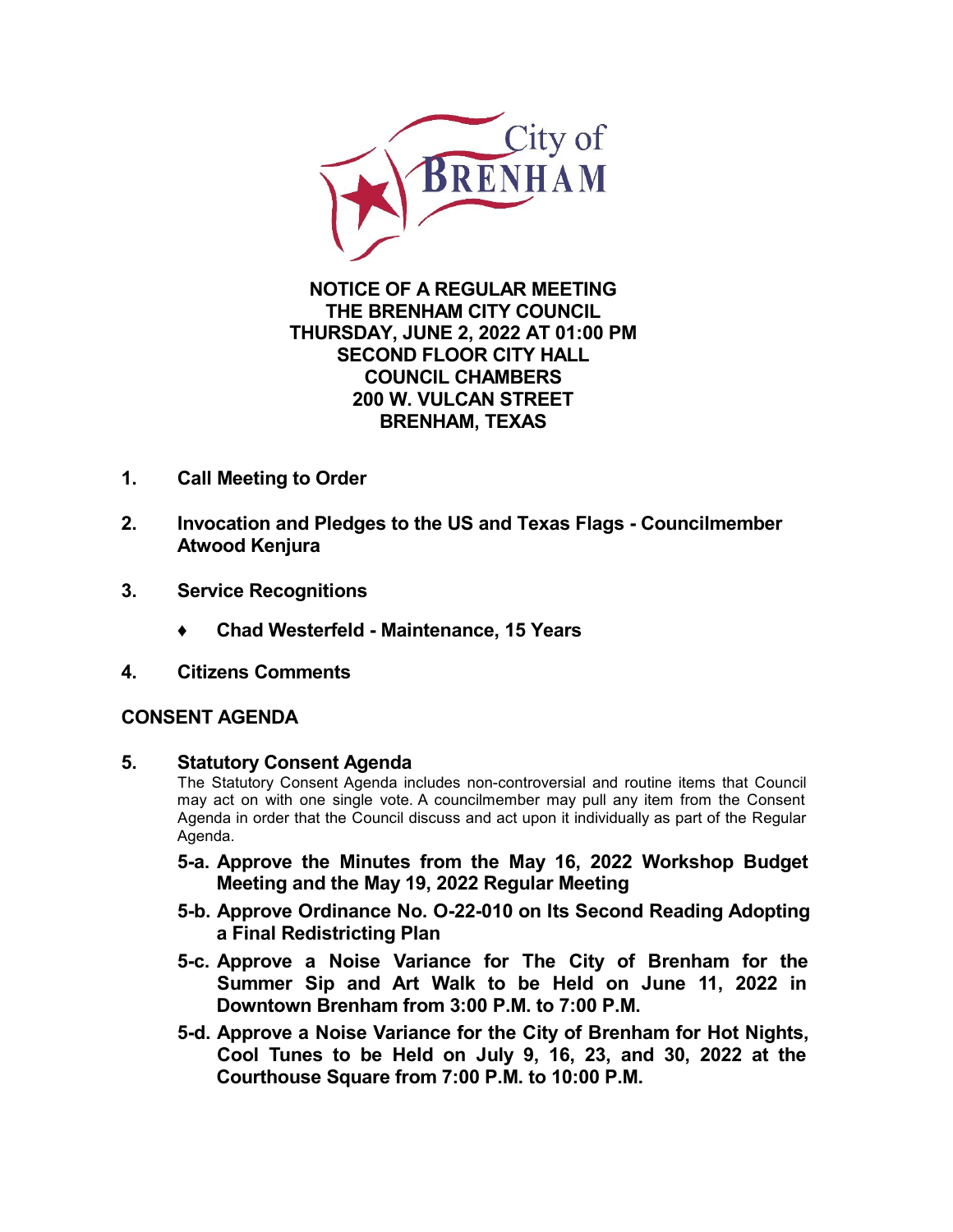- **5-e. Approve a Noise Variance Request from the [Washington](http://packets.shea.agendease.com/getdoc.php?cID=10000135&bID=217&mID=5707&iID=50161) County Historical Juneteenth Association forthe Juneteenth Freedom of Slavery Celebration on June 17, 2022 from 5:00 P.M. to 10:00 P.M. and June 18, 2022 from 10:00 A.M. to 10:00 P.M. at Fireman's Park**
- **5-f. Approve a Noise Variance from Melvin Preston for the Palestine Family Reunion to be Held on June 18, 2022 at [Henderson](http://packets.shea.agendease.com/getdoc.php?cID=10000135&bID=217&mID=5707&iID=49311) Park from 12:00 P.M. to 10:00 P.M.**
- **5-g. Approve a Noise Variance from Margaret Moore for a Birthday Party to be Held on June 18, 2022 at 701 Parkview [Streetfrom](http://packets.shea.agendease.com/getdoc.php?cID=10000135&bID=217&mID=5707&iID=50448) 12:00 P.M. to 11:00 P.M.**
- **5-h. Approve a Noise [Variance](http://packets.shea.agendease.com/getdoc.php?cID=10000135&bID=217&mID=5707&iID=49876) from Ballad of the Bird Dog for a Grand Opening Event to be Held at 100 E. Alamo Street on June 25, 2022 from 9:00 A.M. to 6:00 P.M.**

## **PUBLIC HEARING AND ASSOCIATED ACTION ITEM**

**6. Public Hearing, Discussion and Possible Action on an Ordinance on Its First Reading Amending Appendix A - 'Zoning' of the Code of Ordinances of the City of Brenham for an Amendment to the City of Brenham's Official Zoning Map to Change the Zoning District From a Manufactured Home Residential Use District (R-3) to a Commercial, Research and Technology Use District (B-2) on [Approximately](http://packets.shea.agendease.com/getdoc.php?cID=10000135&bID=217&mID=5707&iID=50380) 1.0 Acre of Land Currently Addressed as 151 FM 109, Being Further Described as Tract 81 of the John Carrington Survey, Abstract No. 120 in Brenham, Washington County, Texas (Case No. P-22-014)**

## **REGULAR SESSION**

- **7. Discuss and Possibly Act Upon Resolution No. R-22-021 Authorizing the Execution of an Agreement with the Texas Department of [Transportation](http://packets.shea.agendease.com/getdoc.php?cID=10000135&bID=217&mID=5707&iID=49880) for the Temporary Closure of State Right-of-Way in Connection with the 2022 Downtown Summer Concert Series, Hot Nights, Cool Tunes, to be Held on July 9, 16, 23, and 30, 2022 and Authorize the Mayor to Execute Any Necessary Documentation**
- **8. Discuss and Possibly Act Upon a Noise Variance Request from Brenham Outlaws for a Juneteenth Event to be Held on June 18, 2022 at Hattie Mae Flowers Park from 9:00 A.M. to 11:00 P.M. and Authorize the Mayor to Execute Any Necessary [Documentation](http://packets.shea.agendease.com/getdoc.php?cID=10000135&bID=217&mID=5707&iID=50191)**
- **9. Discuss and Possibly Act Upon Bid No. 22-007 for Type 'D' Hot Mix Asphalt and Authorize the Mayor to Execute Any Necessary [Documentation](http://packets.shea.agendease.com/getdoc.php?cID=10000135&bID=217&mID=5707&iID=50383)**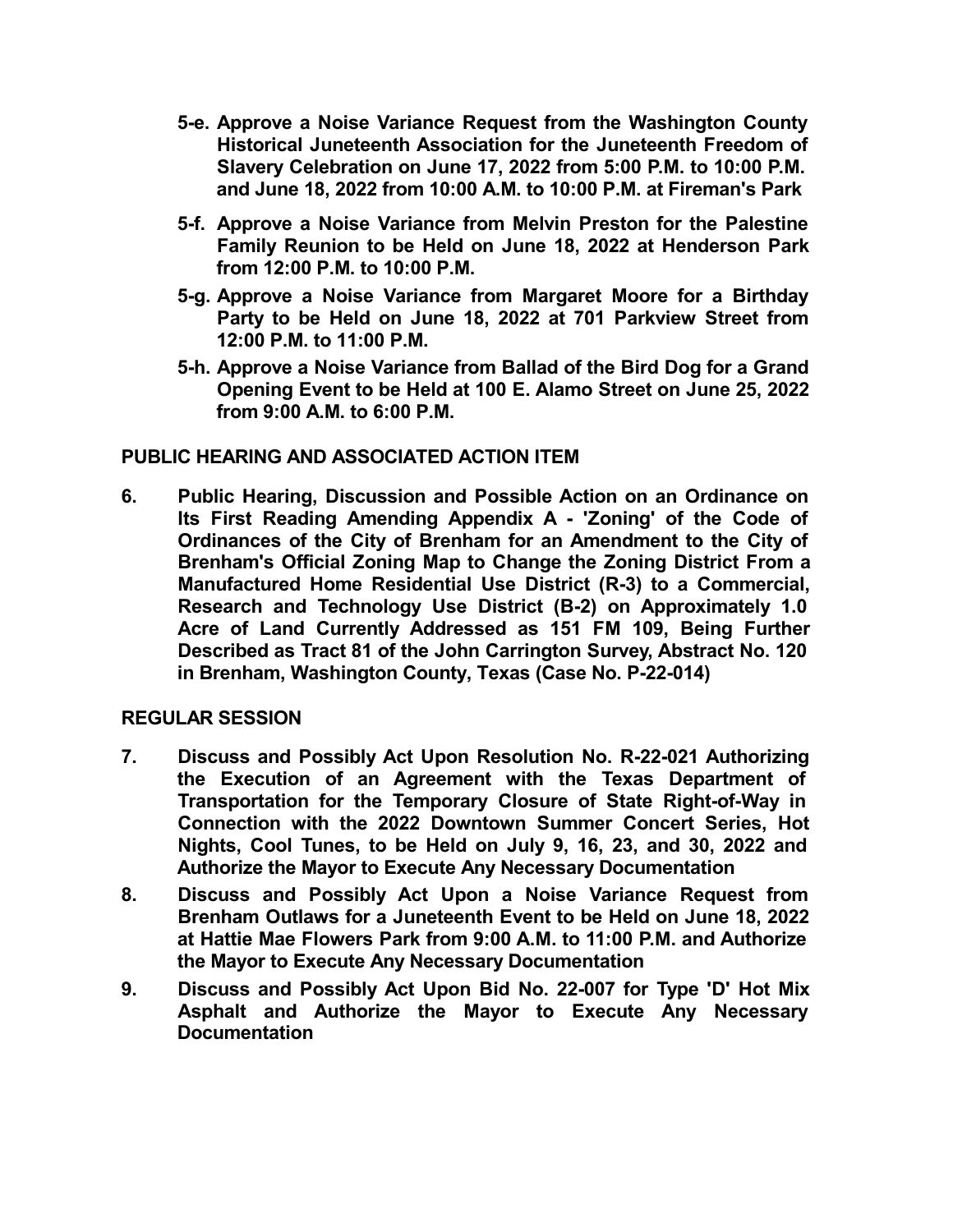- **10. Discuss and Possibly Act Upon an Interlocal Agreement Between the City of Brenham [andPurchasing](http://packets.shea.agendease.com/getdoc.php?cID=10000135&bID=217&mID=5707&iID=50384) Solutions Alliance (PSA) for a Brazos Valley Council of Governments Purchasing Cooperative for Public Agencies and Authorize the Mayor or City Manager to Execute Any Necessary Documentation**
- **11. Discuss and Possibly Act Upon the Development, Operations, Funding, and Possible Acquisition of the Barnhill Center at the Historic Simon Theater, Including But Not Limited to the Third Addendum to the Memorandum of Understanding Between the City of Brenham and Brenham Main Street Historic Preservation, Inc., and Authorize the Mayor to Execute Any Necessary [Documentation](http://packets.shea.agendease.com/getdoc.php?cID=10000135&bID=217&mID=5707&iID=50313)**

#### **12. Administrative/Elected Officials Report**

**Administrative/Elected Officials Reports:** Reports from City Officials or City staff regarding items of community interest, including expression of thanks, congratulations or condolences; information regarding holiday schedules; honorary or salutary recognitions of public officials, public employees or other citizens; reminders about upcoming events organized or sponsored by the City; information regarding social, ceremonial, or community events organized or sponsored by a non-City entity that is scheduled to be attended by City officials or employees; and announcements involving imminent threats to the public health and safety of people in the City that have arisen after the posting of the agenda.

#### **Adjourn**

**Executive Sessions:** The City Council for the City of Brenham reserves the right to convene into executive session at any time during the course of this meeting to discuss any of the matters listed, as authorized by Texas Government Code, Chapter 551, including but not limited to §551.071 - Consultation with Attorney, §551.072 - Real Property, §551.073 - Prospective Gifts, §551.074 - Personnel Matters, §551.076 - Security Devices, §551.086 - Utility Competitive Matters, and §551.087 - Economic Development Negotiation

## **CERTIFICATION**

I certify that a copy of the June 02, 2022 agenda of items to be considered by the City of Brenham City Council was posted to the City Hall bulletin board at 200 W. Vulcan St., Brenham, TX on May 27,2022 at 4:15 PM.

# Jeana Bellinger, TRMC, CMC

City Secretary

**Disability Access Statement:** This meeting is wheelchair accessible. The accessible entrance is located at the Vulcan Street entrance to the City Administration Building. Accessible parking spaces are located adjoining the entrance. Auxiliary aids and services are available upon request (interpreters for the deaf must be requested twenty-four (24) hours before the meeting) by calling (979) 337-7567 for assistance.

I certify that the attached notice and agenda of items to be considered by the City Council was removed by me from the City Hall bulletin board on the day of  $\qquad \qquad$ , 2022 at \_\_\_\_\_\_\_\_\_\_ AM PM.